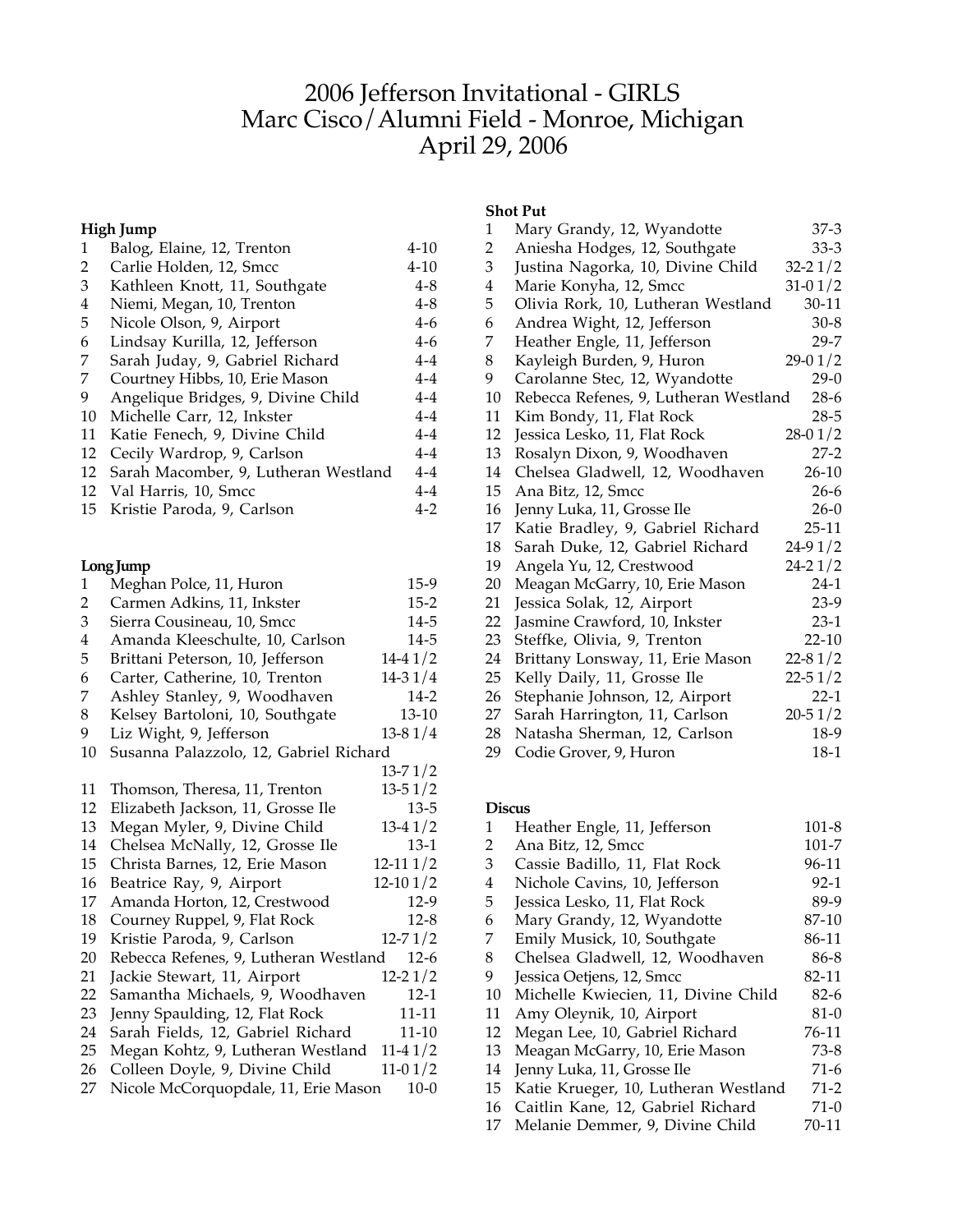|    | 17 Stephanie Esterline, 11, Grosse Ile    | 70-11       |
|----|-------------------------------------------|-------------|
| 17 | Jessica Solak, 12, Airport                | 70-11       |
| 20 | Rebecca Refenes, 9, Lutheran Westland     | $70 - 7$    |
| 21 | Lindsay Marshall, 10, Woodhaven           | $66 - 71/2$ |
| 22 | Ragan, Angelina, 10, Trenton              | $65-3$      |
|    | 23 Marissa Laderach, 11, Erie Mason       | 64-7        |
|    | 24 Michelle Carr, 12, Inkster             | 64-1        |
|    | 25 Uber, Amy, 12, Trenton                 | $63-0$      |
|    | 26 Ashlee Hixson, 12, Carlson             | $62 - 4$    |
| 27 | Kayleigh Burden, 9, Huron                 | $62 - 21/2$ |
|    | 28 Emerald Manabat, 12, Huron             | $59-10$     |
| 29 | Jasmine Crawford, 10, Inkster             | 59-9        |
|    | $\sim$ $\sim$ $\sim$ $\sim$ $\sim$ $\sim$ |             |

Jessica Stuck, 11, Carlson 57-2

#### **3200m Relay**

| 1  | Jefferson (Rachel Baron, Sarah Mills,      |         |
|----|--------------------------------------------|---------|
|    | Andrea Hoffman, Bekah Smeltzer)            | 10:15.1 |
| 2  | Erie Mason (Neal Mossing, Brandon Griffin, |         |
|    | Jeshiah Rodriguez, Alex Russeau)           | 10:27.4 |
| 3  | Smcc                                       | 10:37.8 |
| 4  | Woodhaven                                  | 10:40.0 |
| 5  | Grosse Ile                                 | 10:45.8 |
| 6  | Airport                                    | 10:51.4 |
| 7  | Wyandotte                                  | 11:04.2 |
| 8  | Southgate                                  | 11:06.8 |
| 9  | Lutheran Westland                          | 11:14.5 |
| 10 | Trenton                                    | 11:22.8 |
| 11 | Crestwood                                  | 11:33.4 |
| 12 | Divine Child                               | 11:44.9 |
| 13 | Gabriel Richard                            | 11:48.0 |
| 14 | Carlson                                    | 11:48.9 |

#### **100m High Hurdles**

Round 1, Heat 1 Alicia Hooten, 10, Airport 17.2q 2 Marion Storck, 10, Lutheran Westland 18.8q Katie Bickerstaff, 11, Wyandotte 18.9q Amanda Schmitz, 11, Southgate 20.1q Eva Koleva, 10, Crestwood 20.2 Kelly MacGregor, 12, Carlson 22.4 Round 1, Heat 2 Shaun Harmon, 10, Erie Mason 16.7q 2 Angela Tchorz, 12, Wyandotte 19.1q 3 Charlotte Reed, 10, Gabriel Richard 19.5q Cathey, Deanna, 10, Trenton 19.9q Lindsay Kurilla, 12, Jefferson 22.2 Rebecca Kroesing, 10, Lutheran Westland 23.0 Round 1, Heat 3 Darla Brooks, 12, Grosse Ile 18.3q 2 Laura Hammer, 12, Woodhaven 18.6q 3 Ally Kernyo, 12, Smcc 20.4q<br>4 Olivia Zajac, 10, Carlson 20.8q 4 Olivia Zajac, 10, Carlson 5 Kelsey Bartoloni, 10, Southgate 20.8 Sara Reeves, 9, Erie Mason 22.1 7 Michelle Lucas, 9, Divine Child 22.7

Round 1, Heat 4

|                         | $\sqrt{2}$                           |       |
|-------------------------|--------------------------------------|-------|
| $\mathbf{1}$            | Ryleigh Linsenmeyer, 10, Smcc        | 18.2q |
| 2                       | Trisha Bussell, 12, Huron            | 18.2q |
| 3                       | Tara Tokarz, 9, Airport              | 18.9q |
| $\overline{\mathbf{4}}$ | Elizabeth Jackson, 11, Grosse Ile    | 19.0q |
| 5                       | Kristina Gentile, 9, Divine Child    | 22.1  |
| 6                       | Samantha Hegeman, 9, Jefferson       | 22.5  |
|                         | Round 2, Heat 1                      |       |
| $\mathbf{1}$            | Shaun Harmon, 10, Erie Mason         | 16.3q |
| 2                       | Darla Brooks, 12, Grosse Ile         | 18.0q |
| 3                       | Trisha Bussell, 12, Huron            | 19.3q |
| 4                       | Angela Tchorz, 12, Wyandotte         | 20.1q |
| 5                       | Ally Kernyo, 12, Smcc                | 20.1  |
| 6                       | Elizabeth Jackson, 11, Grosse Ile    | 20.5  |
| 7                       | Olivia Zajac, 10, Carlson            | 27.6  |
| 8                       | Katie Bickerstaff, 11, Wyandotte     | 27.8  |
|                         | Round 2, Heat 2                      |       |
| $\mathbf{1}$            | Alicia Hooten, 10, Airport           | 17.1q |
| 2                       | Ryleigh Linsenmeyer, 10, Smcc        | 18.4q |
| $\overline{2}$          | Laura Hammer, 12, Woodhaven          | 18.4q |
| $\overline{\mathbf{4}}$ | Marion Storck, 10, Lutheran Westland | 19.2q |
| 5                       | Charlotte Reed, 10, Gabriel Richard  | 19.3  |
| 6                       | Tara Tokarz, 9, Airport              | 19.4  |
| 7                       | Cathey, Deanna, 10, Trenton          | 19.4  |
| 8                       | Amanda Schmitz, 11, Southgate        | 21.2  |
|                         | Final                                |       |
| $\mathbf{1}$            | Shaun Harmon, 10, Erie Mason         | 16.3  |
| 2                       | Alicia Hooten, 10, Airport           | 16.5  |
| 3                       | Darla Brooks, 12, Grosse Ile         | 17.1  |
| $\overline{\mathbf{4}}$ | Ryleigh Linsenmeyer, 10, Smcc        | 17.8  |
| 5                       | Trisha Bussell, 12, Huron            | 18.0  |
| 6                       | Laura Hammer, 12, Woodhaven          | 18.3  |
| 7                       | Angela Tchorz, 12, Wyandotte         | 18.5  |
| 8                       | Marion Storck, 10, Lutheran Westland | 19.6  |

#### **100m Dash** Round 1, Heat 1

|   | wana 1, ricac r                     |        |
|---|-------------------------------------|--------|
| 1 | Sarah Hooten, 11, Airport           | 13.3q  |
| 2 | Sarah Rosenthal, 10, Carlson        | 13.9q  |
| 3 | Janel Furr, 9, Divine Child         | 14.2q  |
| 4 | Julia Maslar, 11, Grosse Ile        | 14.2   |
| 5 | Thomson, Theresa, 11, Trenton       | 14.8   |
| 6 | Erin Rauch, 11, Lutheran Westland   | 15.6   |
|   | Round 1, Heat 2                     |        |
| 1 | Meg Bellino, 9, Smcc                | 12.5q  |
| 2 | Krista Chinavare, 11, Jefferson     | 13.4q  |
| 3 | Olivia Rork, 10, Lutheran Westland  | 13.5q  |
| 4 | Sanda Luca, 9, Crestwood            | 13.9q  |
| 5 | Paolina Barker, 10, Gabriel Richard | 14.0   |
| 6 | Danielle Cichy, 9, Erie Mason       | 14.2   |
| 7 | Jessica Hillbreath, 10, Huron       | 15.9   |
|   | Round 1, Heat 3                     |        |
| 1 | Megan Ludke, 12, Southgate          | 13.50q |
| 2 | Chelsea Savage, 10, Smcc            | 13.60q |
| 3 | Jocelyn Cranford, 12, Woodhaven     | 13.70q |
| 4 | Emily Morman, 9, Gabriel Richard    | 14.70  |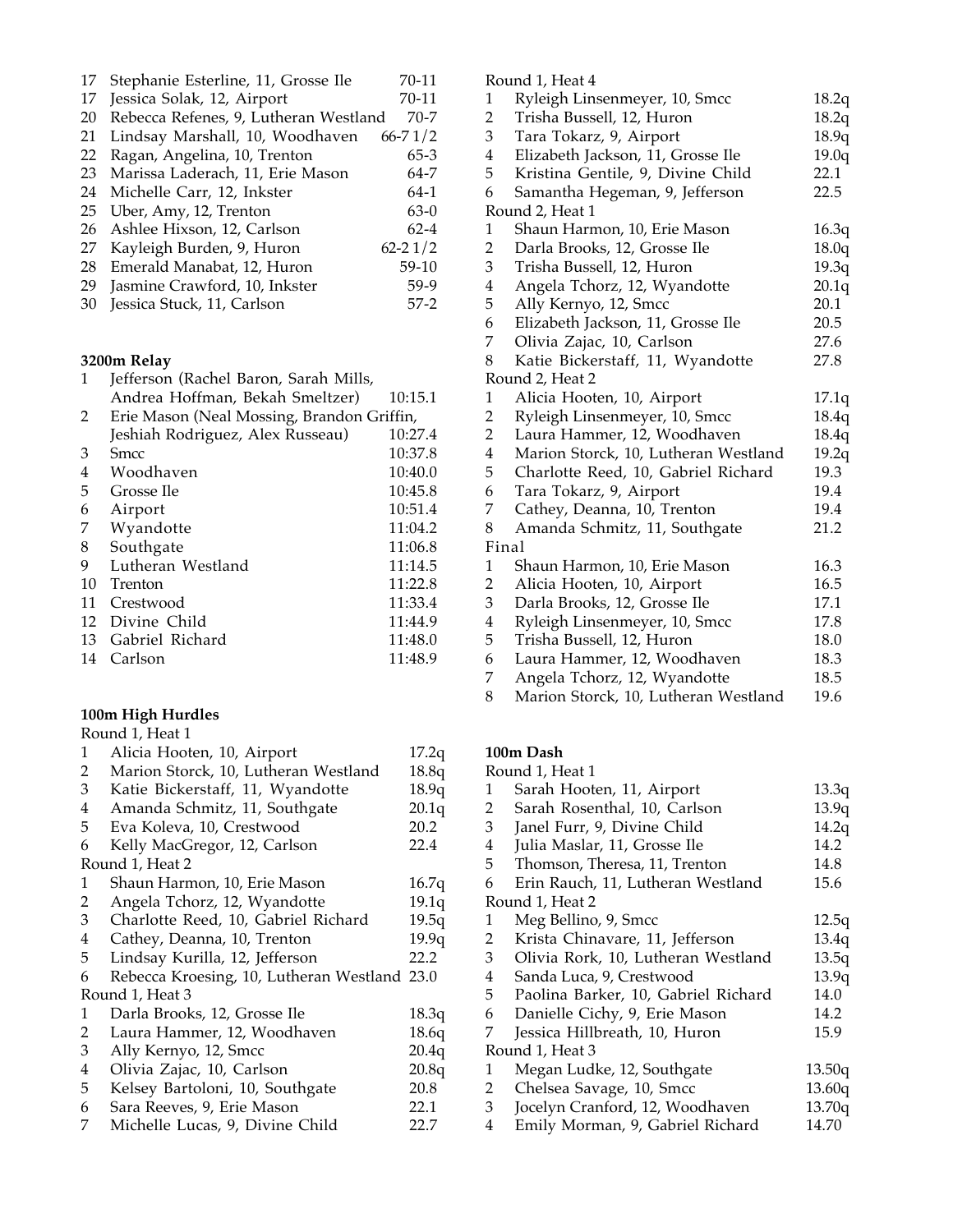| 5                       | Chrissy Dudash, 12, Grosse Ile         | 14.80                    |
|-------------------------|----------------------------------------|--------------------------|
| 6                       | Angelique Bridges, 9, Divine Child     | 15.10                    |
| 7                       | Amanda Cagle, Crestwood                | 15.50                    |
|                         | Round 1, Heat 4                        |                          |
| 1                       | Amanda Kleeschulte, 10, Carlson        | 13.0q                    |
| $\overline{2}$          | Heather Rodery, 10, Wyandotte          | 13.5q                    |
| 3                       | Ashley Stanley, 9, Woodhaven           | 13.5q                    |
| 4                       | Shontae Edwards, 10, Inkster           | 14.2                     |
| 5                       | Felisa Barnes, 10, Erie Mason          | 14.2                     |
| 6                       | Kim Bondy, 11, Flat Rock               | 14.4                     |
|                         | Round 1, Heat 5                        |                          |
| 1                       | Amber White, 11, Inkster               | 13.4q                    |
| $\overline{2}$          | Beatrice Ray, 9, Airport               | 13.6q                    |
| 3                       | Carter, Catherine, 10, Trenton         | 14.0q                    |
| 4                       | Sarah Neitubski, 9, Huron              | 14.0                     |
| 5                       | Alecia Agner, 10, Jefferson            | 14.3                     |
| 6                       | Aneita Elliott, 9, Wyandotte           | 14.5                     |
|                         | Round 2, Heat 1                        |                          |
| 1                       | Meg Bellino, 9, Smcc                   | 12.6q                    |
| $\overline{2}$          | Megan Ludke, 12, Southgate             | 13.0q                    |
| 3                       | Amber White, 11, Inkster               | 13.3q                    |
| 3                       | Jocelyn Cranford, 12, Woodhaven        | 13.3q                    |
| 5                       | Chelsea Savage, 10, Smcc               | 13.4                     |
| 6                       | Beatrice Ray, 9, Airport               | 13.4                     |
| 7                       | Ashley Stanley, 9, Woodhaven           | 13.8                     |
|                         |                                        |                          |
| 1                       | Round 2, Heat 2                        |                          |
| 2                       | Sarah Hooten, 11, Airport              | 12.7q                    |
|                         | Amanda Kleeschulte, 10, Carlson        | 13.0q                    |
| 3                       | Heather Rodery, 10, Wyandotte          | 13.4q                    |
| 4                       | Krista Chinavare, 11, Jefferson        | 13.5q                    |
| 5                       | Olivia Rork, 10, Lutheran Westland     | 13.6                     |
| 6                       | Sanda Luca, 9, Crestwood               | 13.7                     |
| 7                       | Carter, Catherine, 10, Trenton         | 13.7                     |
|                         | Sarah Rosenthal, 10, Carlson           | DQ                       |
| Final                   |                                        |                          |
| 1                       | Sarah Hooten, 11, Airport              | 12.1                     |
|                         |                                        | Meet Record              |
| $\overline{\mathbf{c}}$ | Meg Bellino, 9, Smcc                   | 12.2                     |
| 3                       | Megan Ludke, 12, Southgate             | 12.6                     |
| $\overline{\mathbf{4}}$ | Amanda Kleeschulte, 10, Carlson        | 12.7                     |
| 5                       | Amber White, 11, Inkster               | 12.9                     |
| 6                       | Jocelyn Cranford, 12, Woodhaven        | 13.1                     |
| 7                       | Krista Chinavare, 11, Jefferson        | 13.3                     |
| 8                       | Heather Rodery, 10, Wyandotte          | 13.4                     |
|                         |                                        |                          |
|                         | 800m Relay                             |                          |
| 1                       | Airport (Emily Vajen, Katelyn Bullard, |                          |
|                         | Alicia Hooten, Sarah Hooten)           | 1:54.3<br>H <sub>2</sub> |
| 2                       | Jefferson                              | H <sub>2</sub><br>1:54.7 |
| 3                       | Woodhaven                              | H <sub>2</sub><br>1:55.7 |
| 4                       | Inkster                                | 1:56.1<br>H <sub>2</sub> |
| 5                       | Lutheran Westland                      | 1:56.5<br>H <sub>2</sub> |

| 10 Huron           | $1:58.6$ H <sub>1</sub> |  |
|--------------------|-------------------------|--|
| 11 Divine Child    | $1:59.8$ H1             |  |
| 12 Southgate       | $2:00.4$ H1             |  |
| 13 Wyandotte       | $2:00.8$ H <sub>2</sub> |  |
| 14 Grosse Ile      | $2:02.3$ H1             |  |
| 15 Gabriel Richard | $2:02.4$ H <sub>2</sub> |  |
| 16 Crestwood       | $2:11.0$ H <sub>1</sub> |  |

#### **1600m Run**

| 1              | Bekah Smeltzer, 11, Jefferson                | 5:12.2 | H <sub>2</sub> |
|----------------|----------------------------------------------|--------|----------------|
| $\overline{2}$ | Natalie Webb, 10, Woodhaven                  | 5:14.9 | H <sub>2</sub> |
| 3              | Andrea Hoffman, 10, Jefferson                | 5:33.0 | H <sub>2</sub> |
| $\overline{4}$ | Rachel Iaquaniello, 9, Divine Child          | 5:38.4 | H2             |
| 5              | Emily Wonser, 9, Erie Mason                  | 5:39.3 | H <sub>2</sub> |
| 6              | Kelly Stumpmier, 11, Smcc                    | 5:44.3 | H <sub>2</sub> |
| 7              | Jen Belair, 12, Erie Mason                   | 5:47.1 | H <sub>2</sub> |
| 8              | Annie Bellino, 11, Smcc                      | 5:47.7 | H <sub>2</sub> |
| 9              | Yoscovits, Sydney, 9, Trenton                | 5:49.0 | H <sub>2</sub> |
| 10             | Richelle Gray, 9, Southgate                  | 5:49.8 | H <sub>2</sub> |
| 11             | Payne, Holly, 9, Trenton                     | 5:59.1 | H2             |
| 12             | Theresa Kolonich, 12, Woodhaven              | 5:59.3 | H <sub>2</sub> |
| 13             | Jackie McEnhill, 9, Airport                  | 6:00.9 | H <sub>2</sub> |
| 14             | Angela Yu, 12, Crestwood                     | 6:02.2 | H <sub>2</sub> |
| 15             | Lauren Hill, 10, Flat Rock                   | 6:03.5 | H <sub>2</sub> |
| 16             | Emily Welker, 11, Divine Child               | 6:08.3 | H1             |
| 17             | Heather Loselle, 11, Wyandotte               | 6:09.1 | H <sub>2</sub> |
| 17             | Ashley Slamiar, 10, Lutheran South           | 6:09.1 | H <sub>2</sub> |
| 19             | Kyung Alt, 11, Southgate                     | 6:10.5 | H1             |
| 20             | Phycia Primeau, Wyandotte                    | 6:13.4 | H1             |
| 21             | Meagan Bruck, 10, Airport                    | 6:14.0 | H <sub>2</sub> |
| 22             | Catherine Belletini, 11, Gabriel Richard     |        |                |
|                |                                              | 6:21.5 | H1             |
| 23             | Megan Blaszak, 9, Grosse Ile                 | 6:28.0 | H1             |
| 24             | Katie Robillard, 10, Carlson                 | 6:29.1 | H1             |
| 24             | Claire Stavenga, 12, Carlson                 | 6:29.1 | H1             |
| 26             | Genevieve Melcher, 11, Gabriel Richard6:32.5 |        | H1             |
| 27             | Nicole Barnaby, 12, Lutheran Westland 6:43.1 |        | H1             |
| 28             | Melissa Hulett, 10, Crestwood                | 6:43.9 | H1             |
| 29             | Rachael Sylvester, 11, Lutheran Westland     |        |                |
|                |                                              | 7:05.8 | H1             |
| 30             | Karen Friedrich, 12, Huron                   | 7:56.4 | H1             |
|                |                                              |        |                |

## **400m Relay**

|                |                                        |                           |  |                | Airport (Emily Vajen, Katelyn Bullard, |                     |  |
|----------------|----------------------------------------|---------------------------|--|----------------|----------------------------------------|---------------------|--|
| 800m Relay     |                                        |                           |  |                | Alicia Hooten, Sarah Hooten)           | 53.2 H <sub>2</sub> |  |
| 1              | Airport (Emily Vajen, Katelyn Bullard, |                           |  | $\overline{2}$ | <b>Smcc</b>                            | 53.5 H <sub>2</sub> |  |
|                | Alicia Hooten, Sarah Hooten)           | 1:54.3 H2 3               |  |                | Woodhaven                              | 54.8 H <sub>2</sub> |  |
|                | 2 Jefferson                            | $1:54.7$ H <sub>2</sub> 4 |  |                | Jefferson                              | 55.0 H <sub>2</sub> |  |
| 3              | Woodhaven                              |                           |  |                | 1:55.7 H2 5 Lutheran Westland          | 55.1 H <sub>2</sub> |  |
| $\overline{4}$ | Inkster                                | $1:56.1$ H <sub>2</sub> 6 |  |                | Huron                                  | 55.3 H <sub>2</sub> |  |
|                | 5 Lutheran Westland                    |                           |  |                | 1:56.5 H2 7 Inkster                    | 55.6 H <sub>2</sub> |  |
| 6              | Carlson                                |                           |  |                | $1:56.6$ H1 8 Erie Mason               | 55.7 H1             |  |
| 7              | Trenton                                | 1:56.9 H1 9               |  |                | Trenton                                | 56.0 H1             |  |
| 8              | Erie Mason                             |                           |  |                | 1:57.4 H2 10 Wyandotte                 | 56.5 H1             |  |
| 9              | <b>Smcc</b>                            |                           |  |                | 1:58.0 H1 11 Divine Child)             | 57.1 H1             |  |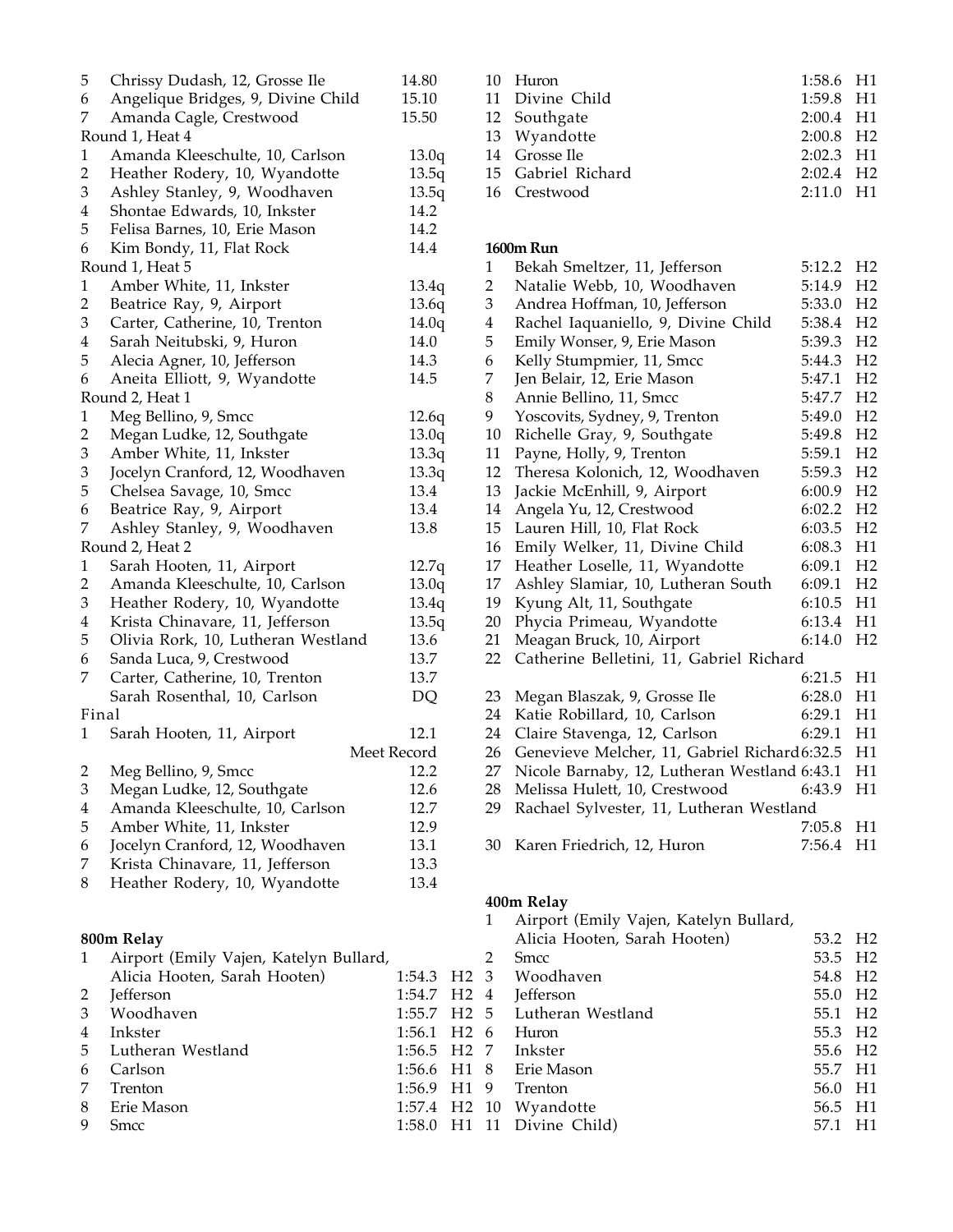| 12 Gabriel Richard |  | 58.1 H1 21 Stephanie Walker, 11, Carlson       | 59.3 H <sub>2</sub> |  |
|--------------------|--|------------------------------------------------|---------------------|--|
| 12 Grosse Ile      |  | 58.1 H1 22 Charlotte Reed, 10, Gabriel Richard | 59.4 H <sub>2</sub> |  |
| 14 Carlson         |  | 58.3 H1 23 Eva Koleva, 10, Crestwood           | 61.0 H1             |  |
| 15 Crestwood       |  | 58.4 H2 24 Michelle Lucas, 9, Divine Child     | 61.2 H1             |  |
|                    |  | 25 Amanda Schmitz, 11, Southgate               | 64.0 H <sub>2</sub> |  |

### **400m Dash**

| 1  | Natalie Webb, 10, Woodhaven               |                     |                  |    | 62.4 H4 800m Run                           |                       |                |
|----|-------------------------------------------|---------------------|------------------|----|--------------------------------------------|-----------------------|----------------|
| 2  | Kaitlyn Wilson, 9, Woodhaven              | 63.5 H4 1           |                  |    | Sarah Mills, 10, Jefferson                 | 2:33.0 H <sub>2</sub> |                |
| 3  | Carlie Holden, 12, Smcc                   | 63.8 H4 2           |                  |    | Katherine MacKenzie, 11, Lutheran Westland |                       |                |
| 4  | Erinma Elibe, 10, Carlson                 | 65.0                | H4               |    |                                            | 2:33.9                | H <sub>2</sub> |
| 5  | Jenni Neville, 11, Divine Child           | 66.3                | H4 3             |    | Jen Belair, 12, Erie Mason                 | 2:34.7 H <sub>2</sub> |                |
| 6  | Katey Ramthun, 9, Lutheran Westland       | 66.5                | H <sub>3</sub> 4 |    | Rachel Iaquaniello, 9, Divine Child        | 2:35.0                | H <sub>2</sub> |
| 7  | Chaz Jablonski, 10, Erie Mason            | 67.3                | H4 5             |    | Kelly Stumpmier, 11, Smcc                  | 2:35.2                | H <sub>2</sub> |
| 8  | Liz Wight, 9, Jefferson                   | 67.4 H3 6           |                  |    | Kayla Freel, 10, Erie Mason                | 2:36.2                | H <sub>2</sub> |
| 9  | Paolina Barker, 10, Gabriel Richard       | 68.0                | H <sub>3</sub> 7 |    | Rachel Baron, 10, Jefferson                | 2:37.6                | H <sub>2</sub> |
| 10 | Cat Wangen, 11, Grosse Ile                | 68.1                | H4 8             |    | Nicole Olson, 9, Airport                   | 2:38.0                | H1             |
| 10 | Becker, Emily, 11, Trenton                | 68.1                | H <sub>3</sub>   | 9  | Chelsea McNally, 12, Grosse Ile            | 2:38.8                | H <sub>2</sub> |
| 12 | Irene Couturier, 11, Jefferson            | 68.5                | H4               | 10 | Emily Welker, 11, Divine Child             | 2:40.9                | H <sub>2</sub> |
| 13 | Mary Cooper, 9, Gabriel Richard           | 69.3                | H <sub>3</sub>   | 11 | Richelle Gray, 9, Southgate                | 2:41.1                | H <sub>2</sub> |
| 14 | Cc Johnson, 10, Huron                     | 69.8 H <sub>2</sub> |                  | 12 | Olivia Braskich, 12, Grosse Ile            | 2:41.4                | H <sub>2</sub> |
| 15 | Ashley Taylor-Voss, 11, Lutheran Westland |                     |                  | 13 | Kelly Rossi, 9, Woodhaven                  | 2:42.3                | H <sub>2</sub> |
|    |                                           | 69.9                | H <sub>3</sub>   | 14 | Emily DeSana, 10, Smcc                     | 2:43.4                | H <sub>2</sub> |
| 15 | Stacey Ammons, 11, Crestwood              | 69.9 H <sub>2</sub> |                  | 15 | Carmen Adkins, 11, Inkster                 | 2:46.4 H1             |                |
| 17 | Megan Ludke, 12, Southgate                | 70.4 H3             |                  | 16 | Meagan Bruck, 10, Airport                  | 2:48.6                | H1             |
| 18 | Panchenko, Roseann, 12, Trenton           | 71.2 H <sub>2</sub> |                  | 17 | Jackie Solo, 11, Southgate                 | 2:49.3                | H1             |
| 19 | Megan Cummings, Wyandotte                 | 72.3 H <sub>2</sub> |                  | 18 | Kortney Borregard, 11, Wyandotte           | 2:49.7 H1             |                |
| 20 | Katrina Johnson, 9, Wyandotte             | 73.5                | H <sub>2</sub>   | 19 | Stacey Ammons, 11, Crestwood               | 2:52.0                | H1             |
| 21 | Alicia Kroeger, 9, Erie Mason             | 74.2 H <sub>2</sub> |                  | 20 | Force, Rachel, 11, Trenton                 | 2:52.1                | H1             |
| 22 | Jackie Stewart, 11, Airport               | 75.5                | H1               | 21 | Dana Szuma, 10, Gabriel Richard            | 2:53.3                | H1             |
| 23 | Melissa Hulett, 10, Crestwood             | 76.4 H1             |                  | 22 | Jessica Gamboe, 10, Carlson                | 2:54.0                | H1             |
| 24 | Chelsea Anteau, 10, Flat Rock             | 77.9                | H1               | 23 | Kelsey Webb, 12, Woodhaven                 | 2:55.6                | H <sub>2</sub> |
| 25 | Ashley Chandler, 10, Huron                | 79.1                | H1               | 23 | Kayleen Driscoll, 12, Flat Rock            | 2:55.6                | H <sub>2</sub> |
|    | Natalie Sullivan, 9, Carlson              | DNF H <sub>2</sub>  |                  | 25 | Suty, Katie, 12, Trenton                   | 2:56.2                | H1             |
|    |                                           |                     |                  | 26 | Katie Robillard, 10, Carlson               | 2:58.3                | H1             |
|    |                                           |                     |                  | 27 | Loren Jahner, 10, Gabriel Richard          | 3:01.1                | H1             |
|    | 300m Low Hurdles                          |                     |                  | 28 | Bethany Trojan, 12, Crestwood              | 3:02.3                | H1             |
| 1  | Kelsey Bartoloni, 10, Southgate           | 51.0 H4 29          |                  |    | Heather Loselle, 11, Wyandotte             | 3:10.8                | H <sub>2</sub> |
| 2  | Shauna Harmon, 10, Erie Mason             | 51.1 H4 29          |                  |    | Carolyn Milz, 9, Lutheran South            | 3:10.8                | H1             |
| 3  | Katie Bickerstaff, 11, Wyandotte          | 52.4 H4 31          |                  |    | Karen Friedrich, 12, Huron                 | 3:29.0                | H1             |
| 3  | Shamone Johnson, 10, Woodhaven            | 52.4 H3             |                  |    |                                            |                       |                |
| 5  | Amanda Kleeschulte, 10, Carlson           | 52.8                | H4               |    |                                            |                       |                |
| 6  | Karisa Johnson, 10, Wyandotte             | 52.9                | H <sub>3</sub>   |    | 200 Meter Dash                             |                       |                |
| 6  | Kristina Gentile, 9, Divine Child         | 52.9                |                  |    | H1 Round 1, Heat 1                         |                       |                |
| 8  | Ashley Lewis, 9, Huron                    |                     | 53.4 H3 1        |    | Sierra Cousineau, 10, Smcc                 | 27.3q                 |                |
| 9  | Ryleigh Linsenmeyer, 10, Smcc             | 53.7 H3 2           |                  |    | Jenni Neville, 11, Divine Child            | 28.0q                 |                |
|    | 10 Darla Brooks, 12, Grosse Ile           | 54.2 H4 3           |                  |    | Amanda Horton, 12, Crestwood               | 28.8q                 |                |
| 11 | Sanda Luca, 9, Crestwood                  | 54.4 H3 4           |                  |    | Felisa Barnes, 10, Erie Mason              | 29.3q                 |                |
|    | 12 Laura Hammer, 12, Woodhaven            | 54.8 H3 5           |                  |    | Kim Haliburda, 10, Jefferson               | 29.5                  |                |
|    | 13 Alicia Hooten, 10, Airport             | 55.4 H4 6           |                  |    | Julia Maslar, 11, Grosse Ile               | 29.7                  |                |
|    | 13 Orr, Hailey, 9, Trenton                | 55.4 H3 7           |                  |    | C C. Johnson, 10, Huron                    | 30.2                  |                |
| 15 | Sarah Malone, 9, Grosse Ile               |                     |                  |    | 55.7 H2 Round 1, Heat 2                    |                       |                |
|    | 16 Krista Chinavare, 11, Jefferson        | 55.9                | H4 1             |    | Sarah Hooten, 11, Airport                  | 27.9q                 |                |
| 17 | Sara Reeves, Erie Mason                   | 57.3                | H2 <sub>2</sub>  |    | Megan Ludke, 12, Southgate                 | 28.1q                 |                |
| 18 | Ally Kernyo, 12, Smcc                     | 57.5                | H2 <sub>3</sub>  |    | Elizabeth Ayers, 9, Erie Mason             | 29.6q                 |                |
| 19 | Hillary Schmitz, 10, Jefferson            | 57.6 H4 4           |                  |    | Heather Rodary, Wyandotte                  | 29.7q                 |                |
| 20 | Megan Niemi, 10, Trenton                  | 57.8 H2 5           |                  |    | Susanna Palazzolo, 12, Gabriel Richard     | 30.3                  |                |
|    |                                           |                     |                  |    |                                            |                       |                |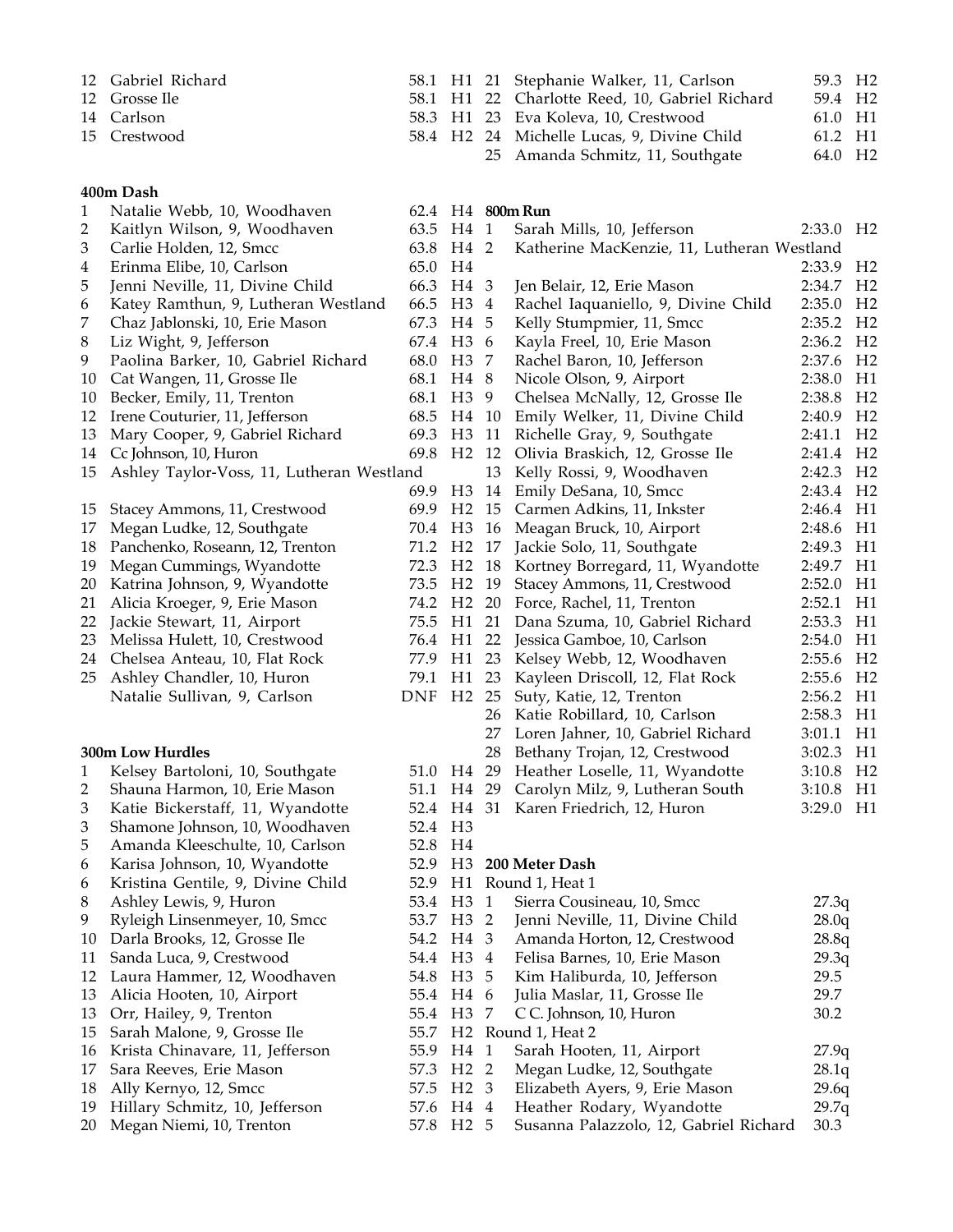| 6                       | Julie Sager, 9, Crestwood                    | 30.4  |
|-------------------------|----------------------------------------------|-------|
| 7                       | Megan Kohtz, 9, Lutheran Westland            | 30.7  |
| 8                       | Jessica Fletcher, 11, Trenton                | 31.5  |
|                         | Round 1, Heat 3                              |       |
| 1                       | Lauren Schwecke, 11, Lutheran Westland 27.2q |       |
| $\overline{c}$          | Kaitlyn Wilson, 9, Woodhaven                 | 27.9q |
| 3                       | Erinma Elibe, 10, Carlson                    | 28.3q |
| $\overline{4}$          | Rachel Heller, 10, Smcc                      | 28.6q |
| 5                       | Elizebeth Kakos, 11, Wyandotte               | 29.6  |
| 6                       | Janel Furr, 9, Divine Child                  | 29.8  |
| 7                       | Kim Bondy, 11, Flat Rock                     | 30.1  |
| 8                       | Alisha Ross, 9, Inkster                      | 30.4  |
|                         | Round 1, Heat 4                              |       |
| 1                       | Jocelyn Cranford, 12, Woodhaven              | 28.2q |
| $\overline{c}$          | Amber White, 11, Inkster                     | 28.3q |
| 3                       | Sarah Rosenthal, 10, Carlson                 | 28.3q |
| $\overline{\mathbf{4}}$ | Teri Williams, 10, Jefferson                 | 28.6q |
| 5                       | Panchenko, Roseann, 12, Trenton              | 29.5  |
| 6                       | Emily Morman, 9, Gabriel Richard             | 30.6  |
| 7                       | Courney Ruppel, 9, Flat Rock                 | 31.3  |
| 8                       | Ashley Chandler, 10, Huron                   | 32.2  |
|                         | Round 2, Heat 1                              |       |
| 1                       | Lauren Schwecke, 11, Lutheran Westland 26.6q |       |
| $\overline{c}$          | Erinma Elibe, 10, Carlson                    | 27.4q |
| 3                       | Kaitlyn Wilson, 9, Woodhaven                 | 27.5q |
| 3                       | Amber White, 11, Inkster                     | 27.5q |
| 5                       | Jocelyn Cranford, 12, Woodhaven              | 28.0  |
| 5                       | Rachel Heller, 10, Smcc                      | 28.0  |
| 7                       | Heather Rodary, Wyandotte                    | 29.3  |
| 8                       | Elizabeth Ayers, 9, Erie Mason               | 29.7  |
|                         | Round 2, Heat 2                              |       |
| 1                       | Jenni Neville, 11, Divine Child              | 26.9q |
| $\overline{c}$          | Sierra Cousineau, 10, Smcc                   | 27.1q |
| 3                       | Sarah Hooten, 11, Airport                    | 27.1q |
| $\overline{\mathbf{4}}$ | Megan Ludke, 12, Southgate                   | 27.5q |
| 5                       | Teri Williams, 10, Jefferson                 | 28.2  |
| 6                       | Sarah Rosenthal, 10, Carlson                 | 28.6  |
| 7                       | Amanda Horton, 12, Crestwood                 | 29.2  |
| 8                       | Felisa Barnes, 10, Erie Mason                | 29.5  |
| Final                   |                                              |       |
| $\mathbf{1}$            | Sarah Hooten, 11, Airport                    | 26.7  |
| $\overline{c}$          | Lauren Schwecke, 11, Lutheran Westland 26.8  |       |
| 3                       | Jenni Neville, 11, Divine Child              | 27.0  |
| $\bf 4$                 | Sierra Cousineau, 10, Smcc                   | 27.1  |
| 5                       | Megan Ludke, 12, Southgate                   | 27.7  |
| 6                       | Kaitlyn Wilson, 9, Woodhaven                 | 27.9  |
| 7                       | Erinma Elibe, 10, Carlson                    | 28.0  |
| 8                       | Amber White, 11, Inkster                     | 29.2  |
|                         |                                              |       |
|                         |                                              |       |
|                         | 3200m Run                                    |       |

| $1 \quad$ | Bekah Smeltzer, 11, Jefferson  | 11:38.3 |
|-----------|--------------------------------|---------|
| 2         | Andrea Hoffman, 10, Jefferson  | 11:52.7 |
|           | 3 Kelsey Webb, 12, Woodhaven   | 12:12.5 |
| 4         | Emily Wonser, 9, Erie Mason    | 12:15.3 |
|           | 5 Carla Moening, 10, Woodhaven | 12:24.3 |
|           | 6 Richelle Gray, 9, Southgate  | 12:30.6 |
|           |                                |         |

| 7  | Yoscovits, Sydney, 9, Trenton            | 12:36.0 |
|----|------------------------------------------|---------|
| 8  | Annie Bellino, 11, Smcc                  | 12:43.5 |
| 9  | Emily DeSana, 10, Smcc                   | 12:46.9 |
| 10 | Audrey Peters, 9, Wyandotte              | 13:13.5 |
| 11 | Courtney Hibbs, 10, Erie Mason           | 13:17.9 |
| 12 | Kyung Alt, 11, Southgate                 | 13:26.0 |
| 13 | Payne, Holly, 9, Trenton                 | 13:34.0 |
| 14 | Abby Davis, 10, Wyandotte                | 13:42.7 |
| 15 | Ashley Slamiar, 10, Lutheran South       | 13:44.6 |
| 16 | Catherine Belletini, 11, Gabriel Richard |         |
|    |                                          | 13:48.3 |
| 17 | Michelle Brady, 11, Divine Child         | 13:51.1 |
| 18 | Megan Blaszak, 9, Grosse Ile             | 13:51.4 |
| 19 | Katie O'connor, 11, Gabriel Richard      | 13:53.7 |
| 20 | Edith Bula, 10, Crestwood                | 14:03.9 |
| 21 | Miriam Pranschke, 9, Lutheran Westland   |         |
|    |                                          | 14:11.6 |
| 22 | Bethany Trojan, 12, Crestwood            | 14:18.7 |
| 23 | Lauren Lewis, 10, Divine Child           | 14:24.1 |
| 24 | Yeji Park, 9, Lutheran Westland          | 15:43.0 |
| 25 | Malorie Jacovac, 9, Carlson              | 15:49.2 |

### **1600m Relay**

| 1  | Smcc (Carlie Holden, Meg Bellino, |                       |                |
|----|-----------------------------------|-----------------------|----------------|
|    | Chelsea Savage, Sierra Cousineau) | 4:24.3                | H <sub>3</sub> |
| 2  | Woodhaven                         | 4:27.4 H3             |                |
| 3  | <b>Jefferson</b>                  | 4:31.4 H3             |                |
| 4  | Erie Mason                        | 4:33.6 H3             |                |
| 5  | Wyandotte                         | 4:34.5 H3             |                |
| 6  | Airport                           | 4:35.2 H <sub>2</sub> |                |
| 7  | Carlson                           | 4:35.4 H3             |                |
| 8  | Lutheran Westland                 | 4:40.0 H <sub>2</sub> |                |
| 9  | Trenton                           | 4:44.2 H <sub>2</sub> |                |
| 10 | Crestwood                         | 4:49.6 H3             |                |
| 11 | Divine Child                      | 4:51.9                | H <sub>2</sub> |
| 12 | Gabriel Richard                   | 5:01.2                | H <sub>2</sub> |
| 13 | Huron                             | 5:07.6 H2             |                |
| 14 | Inkster                           | 10:00.0               | H1             |
|    | Southgate                         | DNF                   | H <sub>2</sub> |

TEAM SCORES AFTER 16 EVENTS

Scored 10-8-6-5-4-3-2-1

High Jump, 100m High Hurdles, 100m Dash, 3200m Relay, Long Jump, Shot Put, Discus, 800m Relay, 400m Dash, 400m Relay, 1600m Run, 300m Low Hurdles, Meter Dash, 800m Run, 3200m Run, 1600m Relay

| PLACE        | TEAM        | <b>POINTS</b> |
|--------------|-------------|---------------|
| $\mathbf{1}$ | Jefferson   | 105.0         |
| 2            | <b>Smcc</b> | 84.0          |
| 3            | Woodhaven   | 78.5          |
| 4            | Airport     | 59.0          |
| 5            | Erie Mason  | 56.5          |